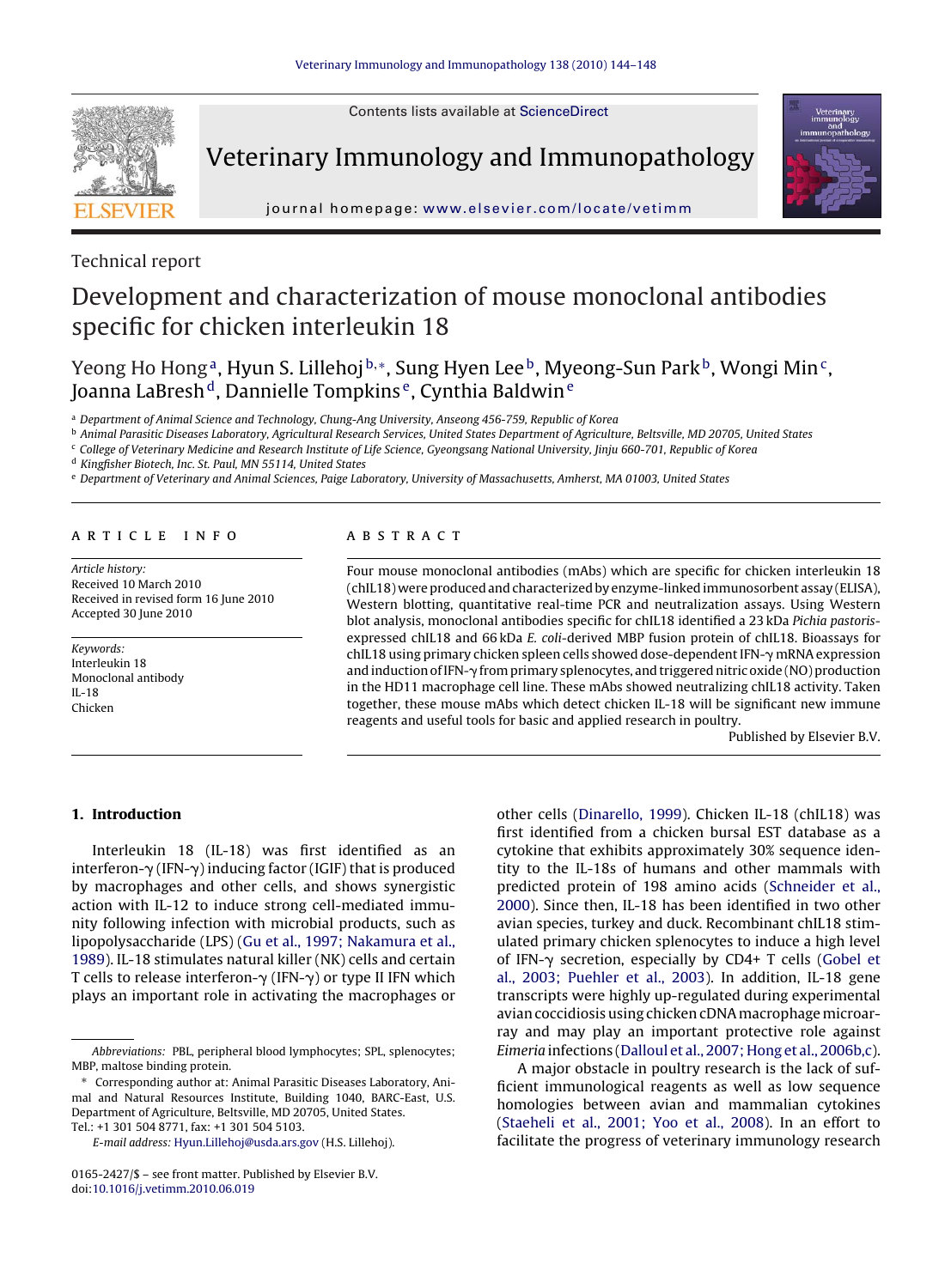<span id="page-1-0"></span>and to develop commercially available immune reagents tools, the U.S. Veterinary Immune Reagent Network (VIRN) was formed in 2007 [\(http://www.vetimm.org\)](http://www.vetimm.org/). This paper reports the development of mouse monoclonal antibodies (mAbs) that are capable of detecting chIL18, and can be used for basic and applied research in poultry.

### **2. Materials and methods**

### 2.1. Production of chicken interleukin 18

The chicken IL-18 gene was initially identified from a bursal EST, and recombinant chicken IL-18 was produced in an E. coli expression system as described ([Li et al., 2001\).](#page-4-0) Briefly, IL-18 cDNA was cloned into pMAL-c2 (GenBank No. NM 204608; New England Biolabs, Ipswich, MA) vector to produce a maltose binding protein (MBP) fusion protein containing IL-18. This protein was purified on an amylase affinity column (New England Biolabs, Ipswich, MA) according to the manufacturer's instructions. Pichia pastoris-expressed recombinant chIL18 was obtained from Kingfisher Biotech, Inc. [\(www.kingfisherbiotech.com\)](http://www.kingfisherbiotech.com/).

## 2.2. Monoclonal antibody production and validation of antigen specificity by ELISA

Mouse mAbs were produced using the previously described protocol ([Yun et al., 2000\).](#page-4-0) BALB/c mice (National Cancer Institute, Frederick, MD) were immunized biweekly by intraperitoneal and subcutaneous injections with  $50 \mu$ g of recombinant chIL18-MBP or P. pastoris-expressed recombinant chIL18 in Freud's adjuvant (Sigma, St. Louis, MO), and the final boost injection was given intravenously with  $25 \mu g$  of chIL18 without adjuvant 3 days prior to fusion. Mice producing high serum antibody titers were selected by IL-18-specific ELISA, their splenic lymphocytes fused with SP2/0 cells (ATCC), and hybridomas selected in medium supplemented with hypoxanthine, aminopterin, and thymidine (all from Sigma) with final confirmation of binding in ELISA as described ([Min et al., 2002; Yun et](#page-4-0) [al., 2000\).](#page-4-0) Briefly, 96-well microtiter plates were coated overnight with 1  $\mu$ g/well of MBP or purified recombinant IL-18 protein which was expressed in E. coli or P. pastoris. The plates were washed with PBS containing 0.05% Tween (PBS-T) and blocked with PBS containing 1% BSA. Mouse antibodies K55 (pan chicken lymphocyte) and anti-IFN- $\gamma$ [\(Yun et al., 2000\) w](#page-4-0)ere used as negative or positive controls  $(100 \,\mu$ l/well), incubated with agitation for 1 h at room temperature, washed with PBS-T, and bound antibody detected with peroxidase-conjugated rabbit anti-mouse IgG (Sigma) and peroxidase-reactive substrates in phosphate citrate buffer (Sigma), 3,3 ,5,5 -tetramethylbenzidine (Sigma), and hydrogen peroxide (Sigma). Optical density at 450 nm  $(OD<sub>450</sub>)$  was determined with a microplate reader (Bio-Rad, Richmond, CA). The immunoglobulin isotypes for the chIL18-reactive mAbs E1, E3, E17, or E24 were determined by an IsoQuick<sup>TM</sup> Strips and Kits (Sigma) according to the manufacturer's instructions.

#### 2.3. Western blot analysis of chIL18 mAbs

To determine the binding activity of IL-18 mAbs using a Western blot, E. coli-expressed recombinant chicken IL-18-MBP (4  $\mu$ g/lane) and P. pastoris-expressed chIL18 ( $4 \mu$ g/lane) were mixed with equal volumes of sample buffer (0.125 M Tris–HCl, pH 6.8, 4% SDS, 20% glycerol, 10% 2-mercaptoethanol and 0.004% bromophenol blue). The samples were than heated for 5 min at 95 ◦C, resolved on 15% SDS polyacrylamide gels, and electroblotted to nitrocellulose (Immobilon-P, Millipore, Bedford, MA). Mouse mAbs E1, E3, E7, and E24 were used to react with recombinant chIL18 expressed in E. coli (chIL18-MBP) in lane 1 and P. pastoris in lane 2 as shown in [Figure 2.](#page-2-0) The membrane reacted with monoclonal anti-rabbit anti-polyhistidine antibody conjugated with peroxidase as described [\(Hong et al.,](#page-4-0) [2006a\).](#page-4-0)

#### 2.4. Bioassay of recombinant chicken IL-18

In order to analyze the biological function and optimal concentration of IL-18 on the induction of IFN- $\gamma$ , normal spleen lymphocytes (SPL)  $(5 \times 10^6$ /ml) isolated from 3-week-old SPAFAS chickens (Charles River Laboratories, Preston, CT) were incubated in Iscove's Modified Dulbecco's Media (IMDM, Sigma), supplemented with 10% FBS, 100 U/ml of penicillin, and 100 mg/ml of streptomycin with several concentrations of recombinant chicken IL-18 (0, 30, 60, 120, 250, and 500 ng/ml) in 96-well or 24-well plates at 41 $°C$  in a 5% CO<sub>2</sub> incubator. mRNA expression levels of IFN- $\gamma$  were deterined using quantitative real-time PCR as described [\(Hong et al.,](#page-4-0) [2006b\).](#page-4-0)

After 24, 48, and 72 h incubation with E. coli- and P. pastoris-expressed recombinant chicken IL-18 or COS7  $cell$ -expressed chicken IFN- $\gamma$  protein on spleen, the culture supernatants from these plates were added to HD11  $(5 \times 10^5$ /well), an established chicken macrophage cell line, in 96-well plates and incubated for 24, 48, or 72 h at room temperature. The control medium (plain IMDM) served as the negative control and COS7 cell-expressed IFN- $\gamma$ served as the positive control. Culture supernatants were tested for nitric oxide (NO) as described ([Lee et al., 2009\).](#page-4-0) Culture supernatants (100  $\mu$ l) were transferred to clean 96-well plates (triplicate), mixed with  $100 \mu l$  of Griess reagent (Sigma), incubated for 15 min at room temperature, and optical density at 540 nm  $(OD<sub>540</sub>)$  was measured. IL-18 (1000 ng/ml) was also used as the negative control. The nitrite concentration was determined using a standard curve generated with known concentrations of sodium nitrite.

## 2.5. Neutralizing activity of chIL18 mAbs

To assess the neutralization activity of chIL18 mAbs, normal spleen lymphocytes ( $5 \times 10^6$ /ml) were incubated with 500  $\mu$ l of 120 or 240 ng/ml recombinant chicken IL-18 (ChIL18-MBP) which was pre-incubated with 500  $\mu$ l of mAbs (E1, E3, or E17) in a 24-well plate for 1 h, at 41  $\degree$ C in a 5%  $CO<sub>2</sub>$  incubator for 24, 48, or 72 h. One hundred micro-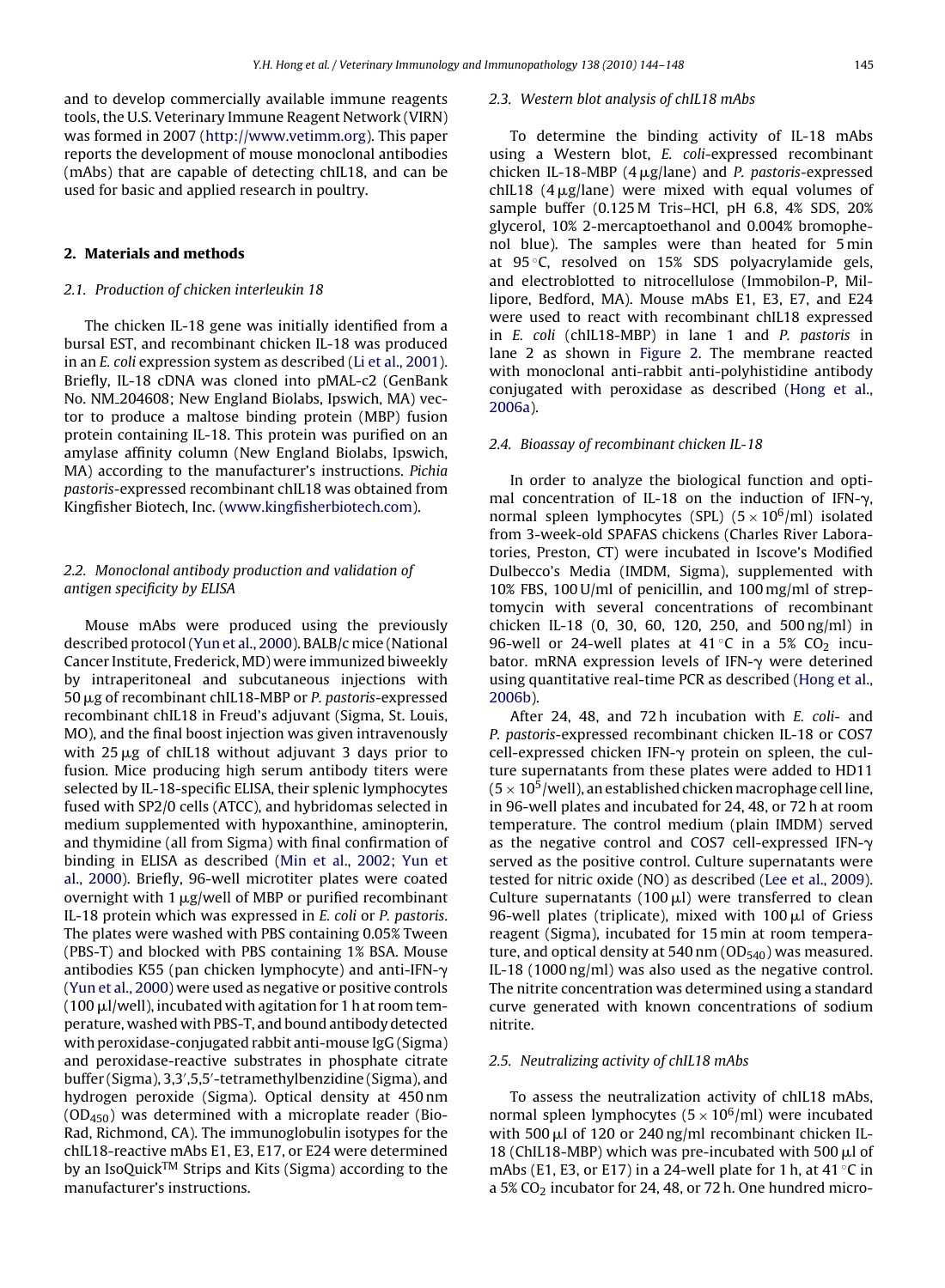<span id="page-2-0"></span>

**Fig. 1.** ELISA to detect chIL18 mAbs. The 96-well microtiter plates were coated overnight with  $1 \mu$ g/well of MBP or purified recombinant chIL18 protein which was expressed in E. coli or P. pastoris. Four different mAbs (E1, E3, E17, E24) were added (100  $\mu$ l/well), and the bound antibodies were detected with peroxidase-conjugated rabbit anti-mouse IgG as described in Section [2. K](#page-1-0)55 (pan chicken lymphocyte) mAb was used as the negative control.

liters of each serially diluted (1:1 to 1:128) supernatant was then added to HD11 cells ( $5 \times 10^5$ /well) in a 96-well plate and incubated for 24, 48, or 72 h. HD11's supernatants were then tested for NO production to measure the neutralization effect of chIL18 mAbs.

## 2.6. Statistical analysis

Statistical analyses were performed using SPSS 12.0K software for Windows (NUIT, Evanston, IL). Mean  $\pm$  S.D. values for each group  $(N=3)$  were calculated and differences between groups were analyzed by the Student's t-test, or the Tukey's HSD test. Differences were considered significant at  $p < 0.05$  or  $p < 0.01$ .

# **3. Results and discussion**

#### 3.1. Production of mouse mAbs to chIL18

From two successful fusions, 18 hybridomas for E. coli and 109 hybridomas for P. pastoris were cloned and selected for further characterization based on their strong ELISA reactivity to recombinant chIL18 expressed in E. coli and yeast. Four mAbs (E1, E3, E17 and E24) were selected for further characterization based on their strong reactivity with recombinant IL-18-MBP fusion protein and P. pastoris-



**Fig. 3.** Induction of IFN- $\gamma$  transcripts by recombinant P. pastorisexpressed chIL18. Primary splenocytes were cultured with 30, 120 and  $500$  ng/ml of chIL18 for 24 h and IFN- $\gamma$  transcripts were measured using quantitative real-time PCR normalized with GAPDH.  $\degree p$  < 0.05,  $\degree^{*}p$  < 0.01.

expressed chIL18 (Fig. 1). However, these antibodies did not bind to MBP protein alone and showed their specific reactivity only with chIL18 protein expressed in E. coli and yeast. K55 (pan chicken lymphocyte) mAb was used as the negative control, and it did not bind to chIL18. Antibody isotypes of these mAbs as determined by the IsoQuick strip kits are as follows: E1 and E3 are IgG2a- $\kappa$ , E17 is IgG1- $\kappa$ , and  $E24$  is IgG2b- $\kappa$ .

## 3.2. Western blotting

Fig. 2 shows the molecular weights 66 and 23 kDa of E. coli (chIL18-MBP)- and P. pastoris-expressed chIL18 proteins, respectively as determined by Western blot analysis using chIL18 mAbs E1, E3, E17, and E24 (Fig. 2A–D). The 66 kDa band includes the predicted molecular weight of 43 kDa for the maltose binding protein (MBP) derived from the pMAL-c2 vector and 23 kDa chIL-18 (lane 1), and lane 2 shows 23 kDa with intact P. pastoris-expressed chIL18 protein.

#### 3.3. Bioassay of recombinant chicken IL-18

IL-18 is a cytokine with pleiotropic properties, such as proinflammatory properties, and can induce the increase of



Fig. 2. Western blot analysis of chIL18 mAbs. Mouse mAbs: (A) E1, (B) E3, (C) E17, and (D) E24 were used to react with recombinant chIL18 expressed in E.  $coli$  (chlL18-MBP) in lane 1 and P. pastoris in lane 2. Bacterially expressed chlL18-MBP (4  $\mu$ g/lane) and yeast-expressed, HPLC-purified chlL18 (4  $\mu$ g/lane) were resolved on a SDS-PAGE gel, and reacted with peroxidase-conjugated rabbit anti-mouse IgG as described in Section [2.](#page-1-0)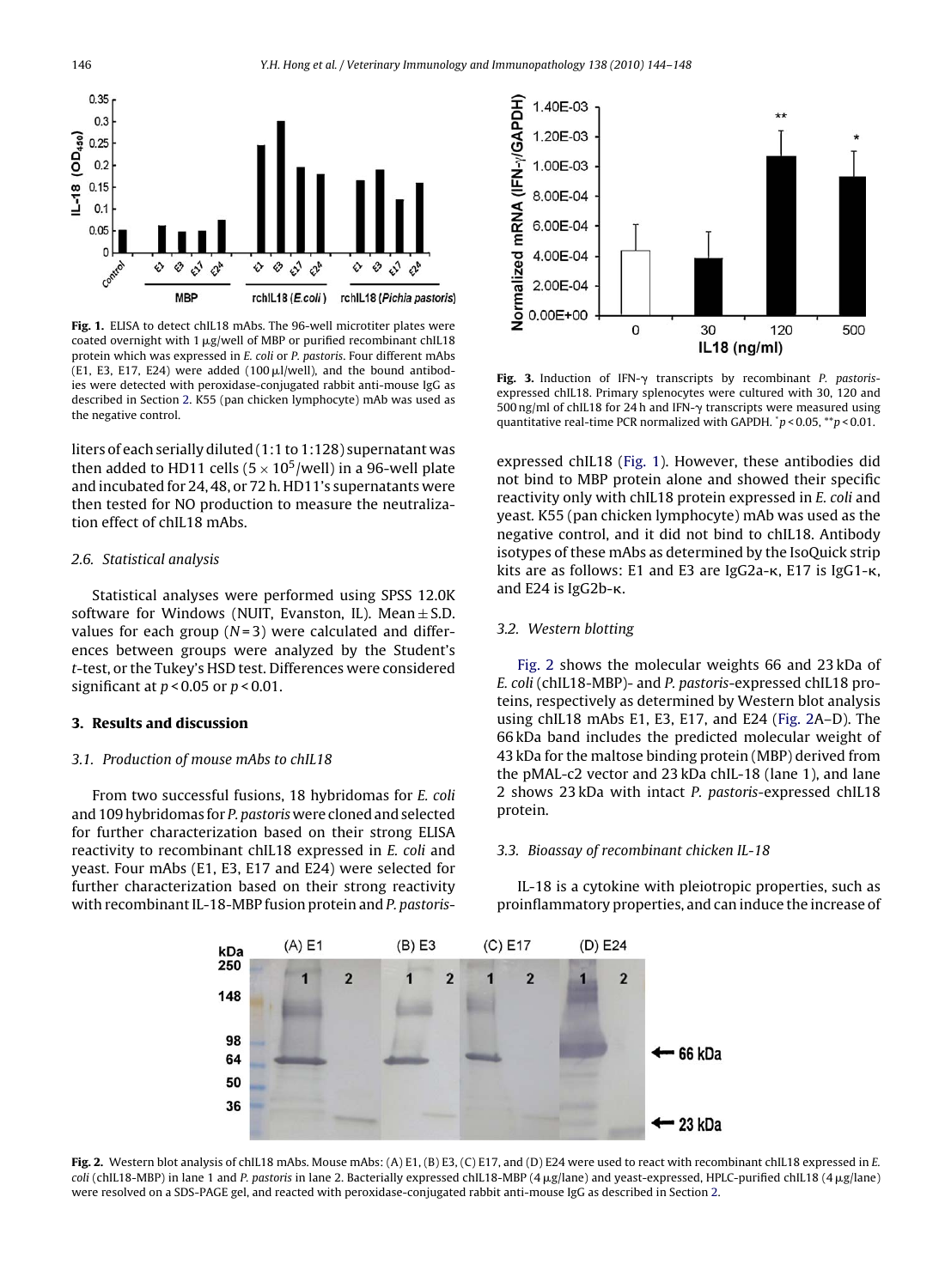<span id="page-3-0"></span>

**Fig. 4.** Induction of nitric oxide production by chIL18-induced IFN-y. The biological activity of recombinant chIL18 was assayed by stimulating primary splenocytes with chIFN- $\gamma$  (control), or *E. coli-* or *P. pastoris-*expressed chIL18 for 72 h. Supernatants from these cultures were added to HD11 culture and NO production was measured after 48 h of incubation. The control media (plain IMDM) served as a negative control and COS7 cell-expressed IFN- $\gamma$  as a positive control. IL-18 alone (1000 ng/ml) was also used as a negative control. Doses of recombinant chIL18 tested were 60, 120, 250 and 500 ng/ml. Values with different superscripts denote significant difference at  $p < 0.05$ .

interferon-gamma (IFN- $\gamma$ ) or type II interferon that plays an important role in activating macrophages or other cells [\(Okamura et al., 1995; Puehler et al., 2003; Schneider et](#page-4-0) [al., 2000\).](#page-4-0) Two different bioassays were used to show the biological function of chIL18. Induction of IFN-γ by chIL18

in primary splenocytes or HD11 was shown by measuring IFN- $\gamma$  transcripts after stimulation with recombinant chIL18. To confirm the activity of recombinant IL-18 protein in inducing IFN--, mRNA expression levels on the fresh splenocytes were examined using quantitative real-time



**Fig. 5.** Neutralization of IL-18 bioactivity by chIL18 mAbs. Recombinant P. pastoris-expressed chIL18 (60 and 120 ng per well) and mAbs (1:1) were incubated for 30 min and then cultured with primary splenocytes for 72 h. Supernatants were then added to HD11 cells and NO production was measured from HD11 supernatants at 24 h (A) and 72 h (B) post-culture.